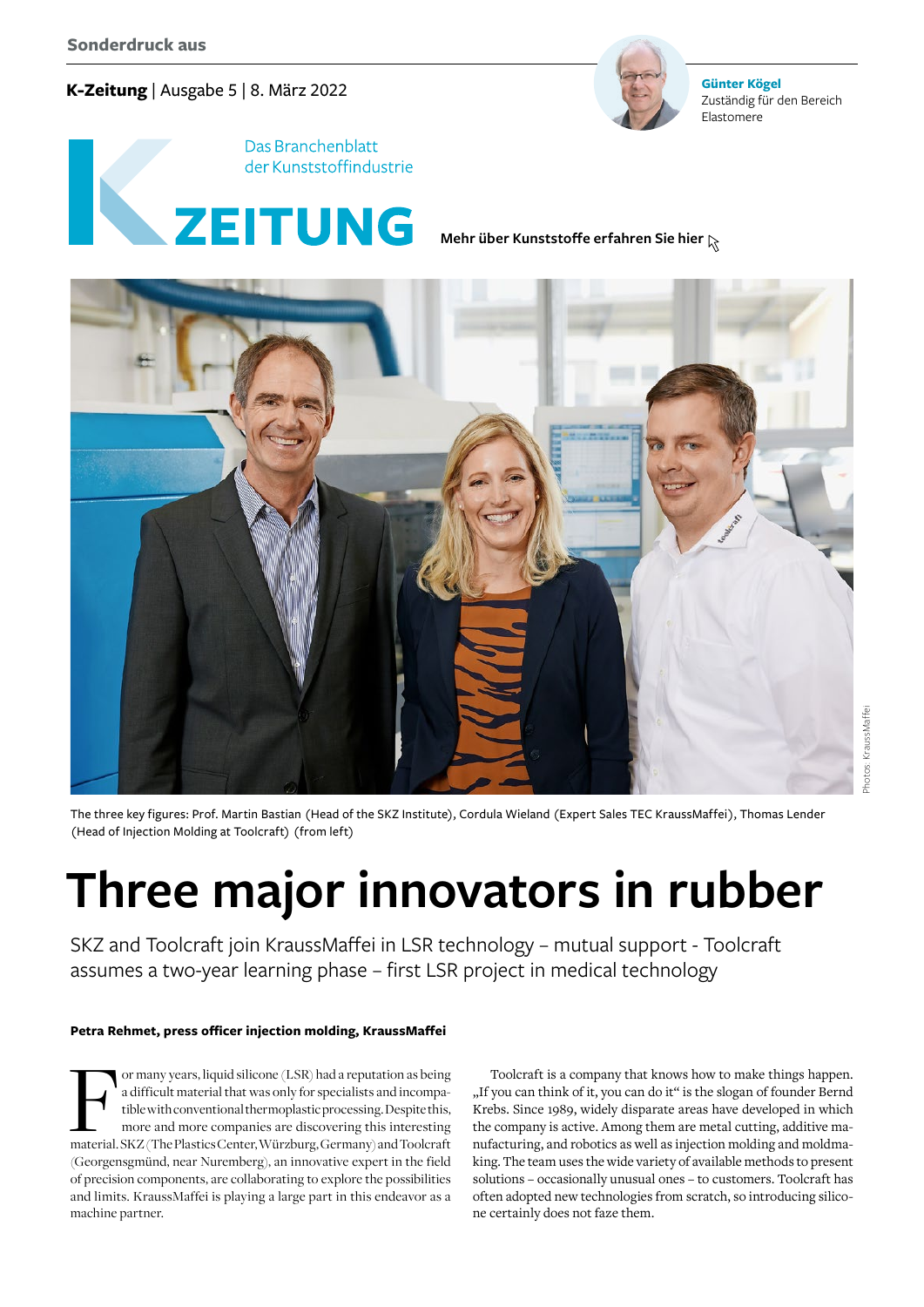# **K-Zeitung** | Ausgabe 5 | 8. März 2022



Georg Schwalme (Head of Injection Molding Area at SKZ) has a clear goal: going forward, SKZ wants to be a bridge between basic research and the shop floor in silicone processing.



Thomas Lender (Head of Injection Molding at Toolcraft) takes the time needed to familiarize himself with LSR technology from the ground up and looks forward to the challenge.

SKZ, in turn, is number one in education, research, testing and certification in the plastics field. In addition to SKZ's many other industry-relevant events, the renowned industry conference on silicone elastomers takes place every two years. To date, however, SKZ had not had an LSR processing machine on its own premises. The topic was increasingly under discussion as a result of increasing electromobility with its high underhood temperatures and the increasing importance of elastomers in medical technology.

## **Win-win situation for all three partners**

When KraussMaffei received the inquiries from Toolcraft and SKZ for LSR machines at around the same time, it soon became clear that a "triple-win" situation was within reach. All those involved sat down to confer: SKZ Institute head Prof. Martin Bastian and Georg Schwalme, Head of the Injection Molding area at SKZ, Thomas Lender (Head of Injection Molding) and Markus Scheuerlein (Moldmaking Project Manager) of Toolcraft as well as Frank Burkhardt (Local Sales) and Cordula Wieland, Expert Sales TEC and Silicone Processing Expert at KraussMaffei. Valuable support was also provided by Nexus, a company that brought its experience in metering technology to the table. Because all parties involved are based in Bavaria, it is even possible to obtain state-specific subsidies for research projects.

As a result, SKZ can help its fellow network member, Toolcraft, with targeted analyses when implementing the new technology – while at the same time acquiring the expertise to provide customers with well-founded advice to spearhead innovative developments. The launch took place at a two-day training session held by the Plastics Technology department at the University of Kassel. "Our colleagues there are outstanding and being able to interact with them is extremely valuable to us," says Bastian. Schwalme adds, "Once we have maste-

red the process itself, we will be able to collaborate with others – just as we did with thermoplastics. This collaboration will include everything from basic research to practical aspects on the shop floor."

## **One all-electric PX for SKZ and one for Toolcraft**

The two all-electric KraussMaffei machines have now reached their destination: a PX 50-180 SilcoSet at SKZ and a PX 121-180 SilcoSet at Toolcraft. This is where being an owner-managed medium-sized company is a great advantage. The company has the independence to make an investment that might not yield an immediate return. Lender explains, "Theoretically we are at 100 percent capability with silicone, but we are practically still at zero. We think it will take about two years for us to master the technology, but we are just going to go ahead and take this time to do just that." One of the reasons Toolcraft gave the nod to KraussMaffei as machine partner was the people involved. "From the beginning, you made us feel welcome and that we were being taken seriously. And the expert support from Cordula Wieland is priceless."

#### **Enclosed PX 121 for cleanroom applications**

Toolcraft's thorough approach to the project is evident in the fact that the PX 121 stands enclosed in a hall that will later be upgraded to a Class 7 cleanroom. The machine features a slight increase in clamping force and plasticizing volume as well as broader mold clamping platens for maximum flexibility. In LSR, the residence time in the plasticizing unit is not as critical as it is for thermoplastics. Therefore, a relatively large machine can produce very small products and the enlarged stroke of the clamping unit pays off because the molds have a deeper structure due to the cold runner and the insulating plates. The APC plus machine function will help to give the products a high weight consistency. It uses the melt visco-